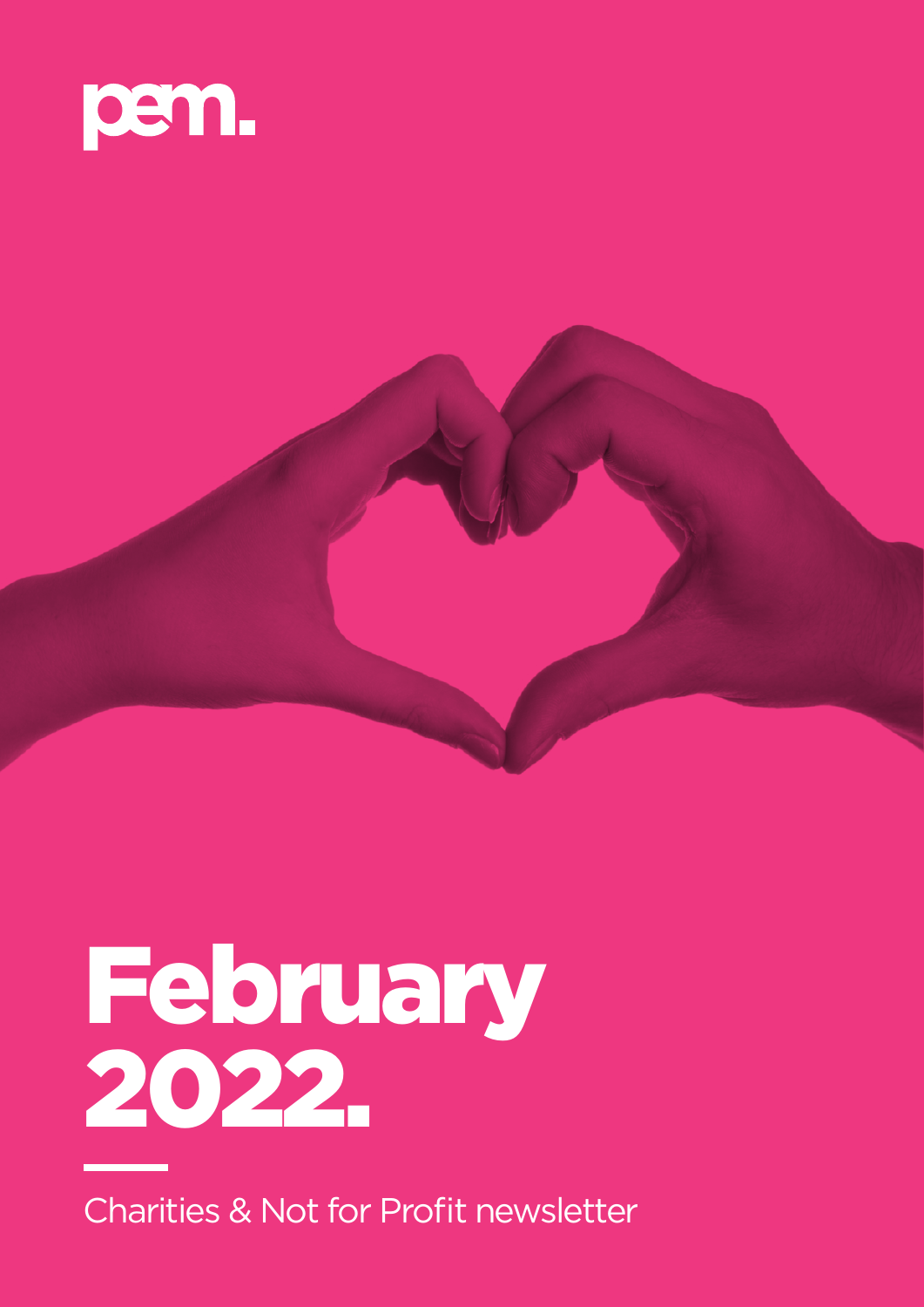# Gift Aid & naming rights

**When a charity is constructing a new building as part of the fundraising process it may be decided that if a significant donation is received from one party it would be appropriate to name the building after the donor. In some cases, a charity has an existing building which it decides to rename in honour of a significant donor.**

HM Revenue & Customs guidance says the following on this matter:

*Sometimes charities want to name a building or part of a building after a donor who's provided a substantial part of the funds to pay for the building. There's no monetary value attached to the naming of a building after an individual but that does not necessarily mean there's no benefit for Gift Aid purposes. The naming of the building or part of the building needs to be unsolicited and not expected in return for the donation.*

This statement means that Gift Aid could be in doubt if the donor was expecting the naming as part of the donation.

If your charity is contemplating naming a building after a donor and it is thought that Gift Aid may be available then the charity should ensure that:

- all communications show that it is the charity's choice to name a building, not a request of the donor;
- the arrangements are not the trading of rights e.g., a donor is not allowed to bid for the naming, and is not requesting that they can replace the name currently on the building in return for a payment; and



the naming should be clearly referred to as an acknowledgement of the donation rather than the donor having naming rights.

The above isn't a guarantee of Gift Aid being secured but will help justify the naming as being unsolicited.

# **Value added tax**

Donations, where financial support is freely given and secures nothing in return, are outside the scope of VAT. There is no supply for VAT purposes where a charity provides an insignificant benefit such as a minor acknowledgement of the source of the funding. HMRC cite naming a building after a donor as an example of an insignificant benefit. Thus, VAT should not feature unless the naming of a building forms part of a larger arrangement involving more tangible benefits such as to bring it within the scope of VAT.

# **Legal advice**

For significant amounts the charity may wish to seek legal advice regarding the arrangements.

# **Judith Pederzolli**

*Director, Business Tax*

**e.** jpederzolli@pem.co.uk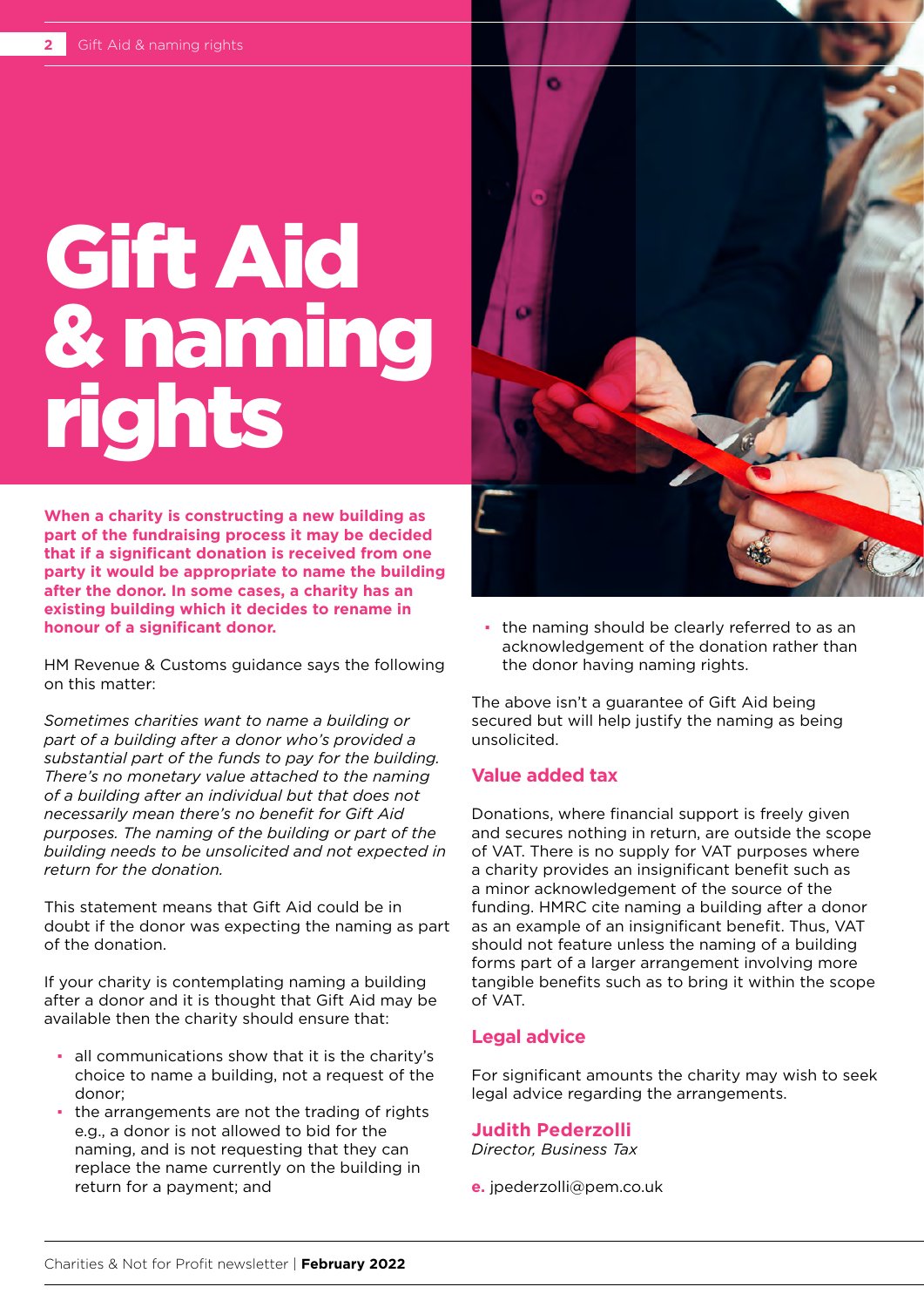# Climate change

**We reported in our December 2021 newsletter on the responsibility resting with charities to take steps to reduce their carbon footprint and reduce their impact on the environment.** 

Investments in responsible funds which avoid fossil fuel producers and industries that emit high levels of carbon are available and information benchmarking their performance is growing. CDP is a not-forprofit charity that runs the global disclosure system for investors, companies, cities, states and regions to manage their environmental impact. CDP run an annual Non-Disclosure Campaign to encourage companies who are not making environmental information readily available improve their disclosure to aid transparency for all.

A climate report has been published recently by Edentree, which is a charity-owned investment management firm who distribute all their available profits to good causes. The full Edentree report may be accessed [here](https://www.edentreeim.com/docs/default-source/amity-hub-documents/carbon-footprint/edentree-montreal-pledge-2021---carbon-footprinting.pdf).

It is generally accepted that global warming needs to be limited to 1.5 degrees centigrade above preindustrial levels. The report considers the effect that companies within the FTSE are expected to have on climate change by 2050, taking into consideration any emission targets already published and decarbonisation trends generally.

The research found that the following increases in climate change are expected:

- For the FTSE All Europe ex-UK index +2.4 degrees Celsius
- For the FTSE All World +3 degrees Celsius
- For the FTSE All Share +4.5 degrees Celsius

This illustrates that every person, investor and charity needs to take even small steps if we are going to limit global warming globally.

# **Caroline Fagence**

*Manager, Audit & Accounts*

**e.** cfagence@pem.co.uk

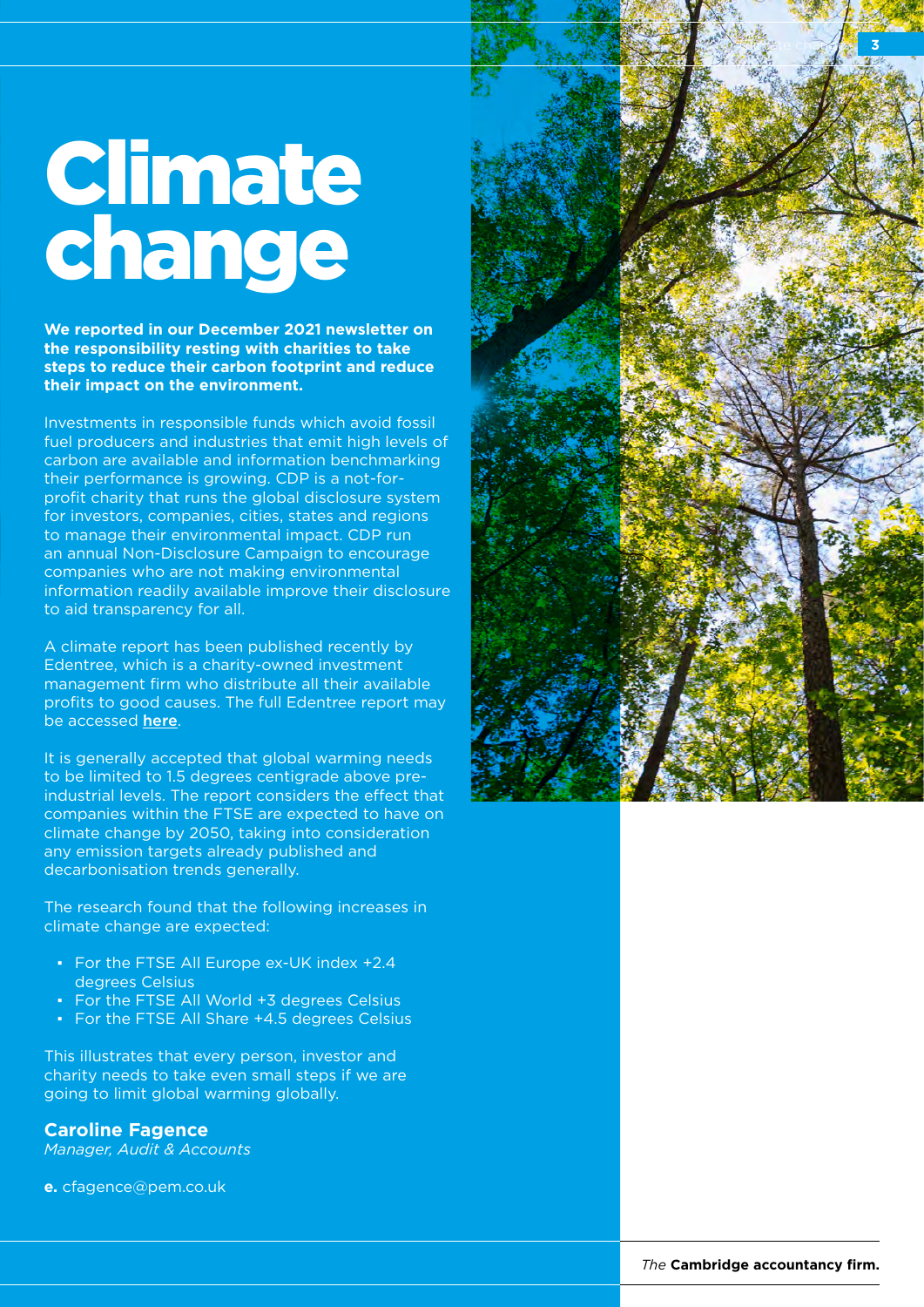# Time for a spring clean

**As we start 2022 it is hard to know what the year will hold. The pandemic may be loosening its grip as restrictions ease again but there are many economic unknowns as well as the looming challenge of responding to climate change.** 

So now is a good time for management and trustees

to take stock internally so that the organisation can plan and be ready to react.

One of the cornerstones to good governance is a clear, appropriate, and complete set of policies and procedures to ensure that your organisation is well run.



With changes to ways of working, turmoil in the supply chain, and creation of what many are calling the 'new normal' there is a risk that many longestablished policies are no longer fit for purpose.

For example, volunteer policies may be appropriate for face to face activities, but do they cover online meetings? Financial procedures may have relied on manual sign-off of printed reports with supporting paper invoices or documentation: have these been replaced by something suitable – can electronic documents or evidence be manipulated more easily, and what are the new checks and balances in place?

The list of policies can seem never ending and can

weigh down the trustees' meeting agenda perhaps feeling like a distraction from the main business, but it is essential that these are regularly reviewed and updated for new ventures or ways of working so that both the risks facing the organisation are managed and the ethos of the organisation is maintained.

So as well as the essentials around health and safety, safeguarding, confidentiality and risk assessment, has the organisation reviewed and understood, for example, the impacts of working from home: workspace assessment, data security, email/internet and social media presence. Has the risk of cyber fraud increased with remote access, been considered and addressed? Should an office be used by few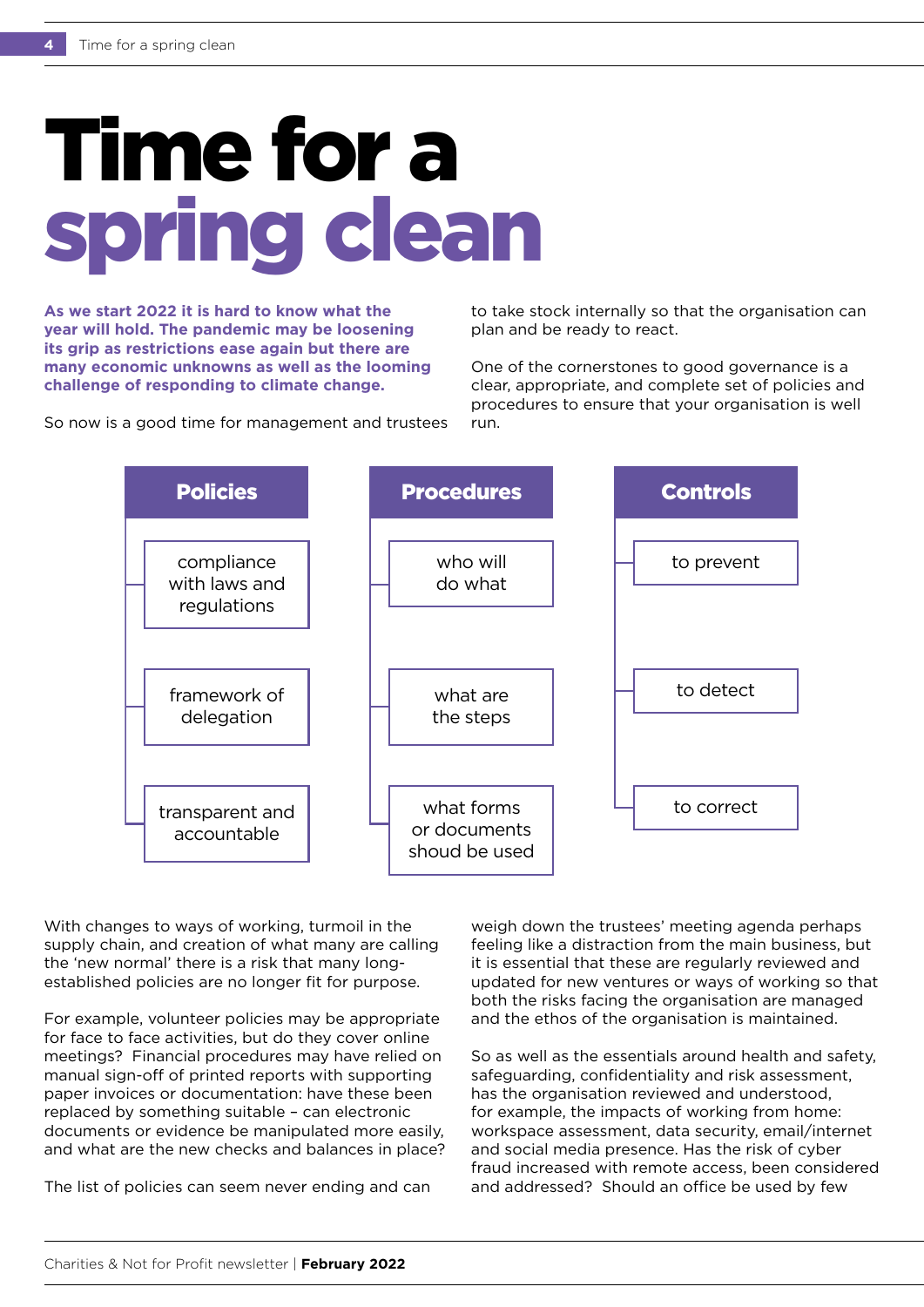or single individuals: has their safety and office security been assessed? Where decisions were made by informal discussion between team members in an office, is there a new method to capture those thoughts and check the conclusions? If staff are working from home, what has been the impact on supervision, appraisal and most importantly wellbeing? How does the organisation create or recreate the culture? How do trustees and management communicate?

These questions are mainly operational but trustees will also need to consider their financial policies, including their reserves policy.

The last two years will have given trustees insight into what might be required to manage through a crisis and although some charities may have ridden the storm so far with government support and other grants, their income sources going forward may be smaller and less reliable, with potential demand for their services ever increasing.

What is going to be the policy of the trustees to balance demand and resources for the long-term viability of the charity?

Once trustees are satisfied the existing policies reflect the current and future plans of the organisation, there is then the question of whether they are complete.

After striving to maintain operations and services through the pandemic have trustees and management had time and space to reflect on other external changes, including changes in the charity governance code in 2020 highlighting equality and diversity and the developing green agenda. Whilst a policies list is never complete and should be tailored to each individual entity some suggested policies include:

- Health and safety
- **Safeguarding**
- Confidentiality, privacy and data protection
- Equality and diversity
- Risk management
- Financial delegations and procedures manual
- Reserves policy
- Trustee code of conduct, conflict of interest policy and trustees' expenses policies
- Complaints and whistleblowing policies
- Investment policy (including ethical considerations)

Those charities with staff will need to increase the number of necessary policies twofold. [The NCVO](https://knowhow.ncvo.org.uk/organisation/operations) provides a helpful starting point for those thinking about operations and policies.

For those wishing to review their financial controls the [Charity Commission self-assessment checklist](https://www.gov.uk/government/publications/internal-financial-controls-for-charities-cc8) is a good starting point.

# Giving safely

**At the end of 2021, Action Fraud (National Fraud & Cyber Crime Reporting Centre) reported that £1.6m was lost to online charity fraud over the past year.** 

This included both donations solicited for nonexistent charities as well as fraudulent collection of funds from genuine charities and represented a 16% increase on the previous year. Before donating to charity, the public is advised to following some simple steps:

- Check the charity is legitimate by looking on the [Charity Commission website](https://register-of-charities.charitycommission.gov.uk/).
- Check whether the charity is registered with the [Fundraising Regulator](https://www.fundraisingregulator.org.uk/directory).

Look out for the Fundraising Regulator's badge on the charity's marketing material. Ask for further information if you are unsure because any legitimate charity will be happy to answer questions.

Action Fraud also have a variety of leaflets and posters with tips and guidance and these are available [here](https://www.actionfraud.police.uk/charities), covering:

- Giving Safely On the doorstep poster
- Giving Safely On the street poster
- **Giving Safely Online poster**
- Giving Safely leaflet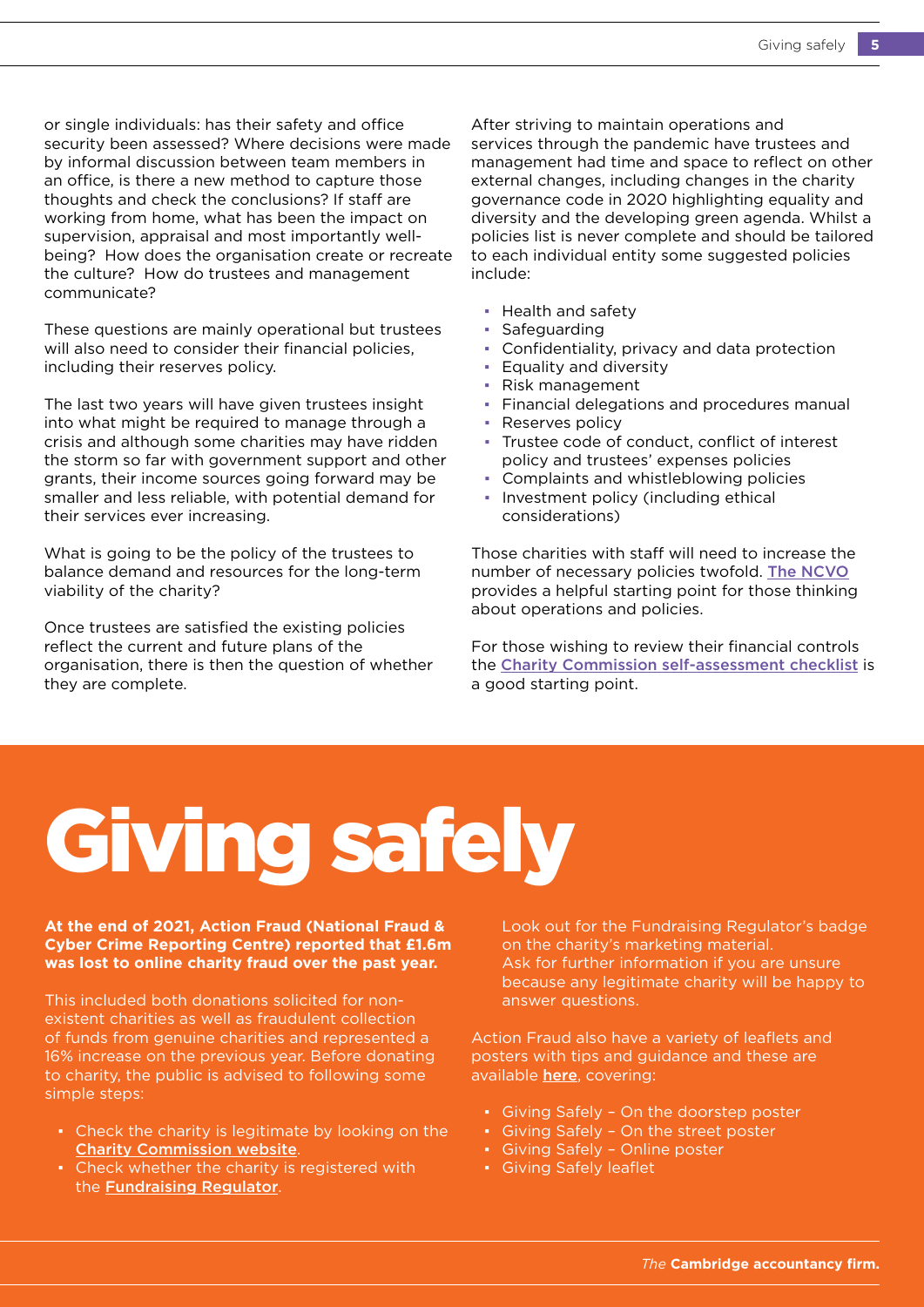# Fundraisin<mark>d</mark><br>reminders

# **Complaints**

The headline from the Fundraising Regulator's annual report published in September 2021 was that complaints about online fundraising increased by 252% during the pandemic. Given the way we all had to suddenly adjust to periods of isolation this is not perhaps surprising.

The year to March 2021 also saw a decrease in the number of complaints about door-to-door fundraising, or about challenge and sponsorship events, which again appears to reflect continuing restrictions on social mixing in place.

Overall, the total number of complaints reported by fundraising charities has continued to decrease as has the number of complaints to the Regulator (362 complaints closed in 2020/21 compared with 368 the previous year).

The Fundraising Regulator reported that the most common cause of complaint across all fundraising methods received was misleading information: Charities being unclear about why donations are needed or how they will be spent, or a failure to present information that allows the donor to make an informed decision.

Over the next year, the Fundraising Regulator will focus on supporting the sector to achieve good standards of fundraising with a particular focus on digital fundraising methods, and to understand the risks that this method can involve.

This includes a review of the Code of Fundraising Practice in 2022, which will consider whether existing standards in the code related to digital fundraising are sufficient to support the sector, or whether changes are needed in this area.

# **And compliance**

The Regulator has carried out two surveys so far on compliance with the requirements of The Charities (Protection and Social Investment) Act 2016 and whilst the scoring method was changed between years the Regulator felt that there was little improvement year on year and the majority of the charities did not report either on all the requirements of the Act or report transparently so that their activity would be clearly understood by a member of the public. Further, the Regulator identified areas where, although key words were mentioned, and the statement was clearly written, it still lacked a level of detail that would have helpfully illustrated that relevant policies or activities were in place.

With the changes in fundraising methods and plans over the period of the pandemic, it is important that trustees are sure that they have addressed the risks and have appropriate safeguards in place for any new fundraising approaches.

As trustees and management review their next annual report it is worth reconsidering whether their description of fundraising explains all the current fundraising activities undertaken by the charity and meets all the requirements set out below.

The statement must describe:

- $\cdot$  the fundraising approach taken by the charity, or by anyone acting on its behalf, and whether a professional fundraiser or commercial participator carried out any fundraising activities;
- details of any fundraising standards or scheme for fundraising regulation to which the charity has voluntarily subscribed;

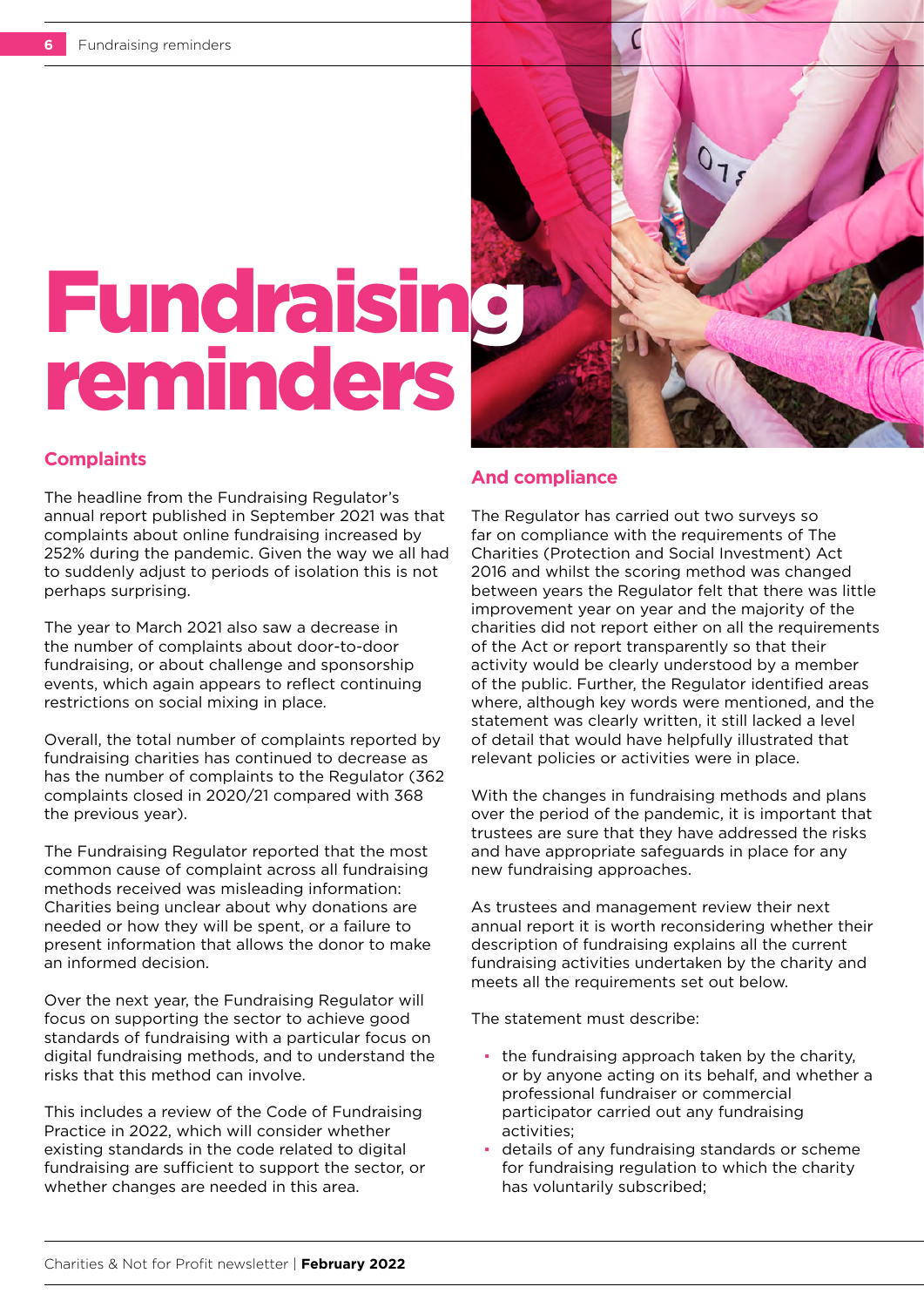- details of any fundraising standards or scheme for fundraising regulation to which any person acting on behalf of the charity has voluntarily subscribed;
- details of any failure by the charity, or by any person acting on its behalf, to comply with fundraising standards or scheme for fundraising regulation to which the charity or the person acting on its behalf has voluntarily subscribed;
- whether the charity monitored the fundraising activities of any person acting on its behalf and, if so, how it did so;
- the number of complaints received by the charity, or by a person acting on its behalf for the purposes of fundraising, about fundraising activity;
- what the charity has done to protect vulnerable

people and other members of the public from behaviour which:

- is an unreasonable intrusion on a person's privacy;
- is unreasonably persistent; and
- places undue pressure on a person to give money or other property.

More guidance can be found in the Charity Commission guidance CC20 Charity fundraising a guide to trustees duties which can be found [here](https://assets.publishing.service.gov.uk/government/uploads/system/uploads/attachment_data/file/798466/CC20.pdf).

## **Nikki Loan**

*Director, Audit & Accounts*

**e.** nloan@pem.co.uk

# Budgeting & forecasting

**Recent events have brought the need for effective budgeting, forecasting and cash flow management to the forefront. Whether this is to navigate challenging times, to define a recovery strategy or simply to plan effectively and make informed decisions, budgeting, forecasting and cash flow management have never been more important.**

# **Budgeting & forecasting**

The benefits of detailed budgeting and forecasting include being able to see at a glance how performance compares with expectations, to be able to plan for different scenarios and to see the impact of flexing key variables. Whether you are experiencing growth or decline, a focus on key performance indicators and scenario planning can support you to create a strategy to reach your objectives. Charity Commission guidance requires trustees to:

- [Protect your charity's money](https://www.gov.uk/guidance/managing-charity-finances#protect-your-charitys-money)
- [Know your charity's financial position](https://www.gov.uk/guidance/managing-charity-finances#know-your-charitys-financial-position)
- [Keep accurate financial records](https://www.gov.uk/guidance/managing-charity-finances#keep-accurate-financial-records)
- **[Manage expenses and payments to trustees](https://www.gov.uk/guidance/managing-charity-finances#manage-expenses-and-payments-to-trustees)**
- [Deal with financial problems quickly](https://www.gov.uk/guidance/managing-charity-finances#deal-with-financial-problems-quickly)

A key element of this is understanding the potential impact of different scenarios on your current and future cash flow requirements. Whilst no-one is able to predict the future charity managers and

trustees have a wealth of understanding about their organisation and activities: Capturing this knowledge to provide an expectation of income and costs, allows charities to plan effectively. Assumptions may be fairly certain, based on agreements and facts; they may arise from intelligence gathering, based on experiences of similar projects, knowledge of the resources required; or they may be a best quess.

Whatever the source of the assumptions the key to good budgeting and forecasting is to regularly review, re-forecast and refine.

# **An integrated view**

Assumptions, assessment of risks and reserves policies are not separate activities but must be integrated to inform trustees decisions. How certain are the assumptions around that income? What are the risks that a project may fail? Are there sufficient reserves that trustees are satisfied that the risk can be managed?

Proactive working capital management and timely cash flow forecasting is a crucial tool for management and trustees.

# **Kathryn O'Reilly**

*Special Projects Manager, Audit & Accounts*

**e.** koreilly@pem.co.uk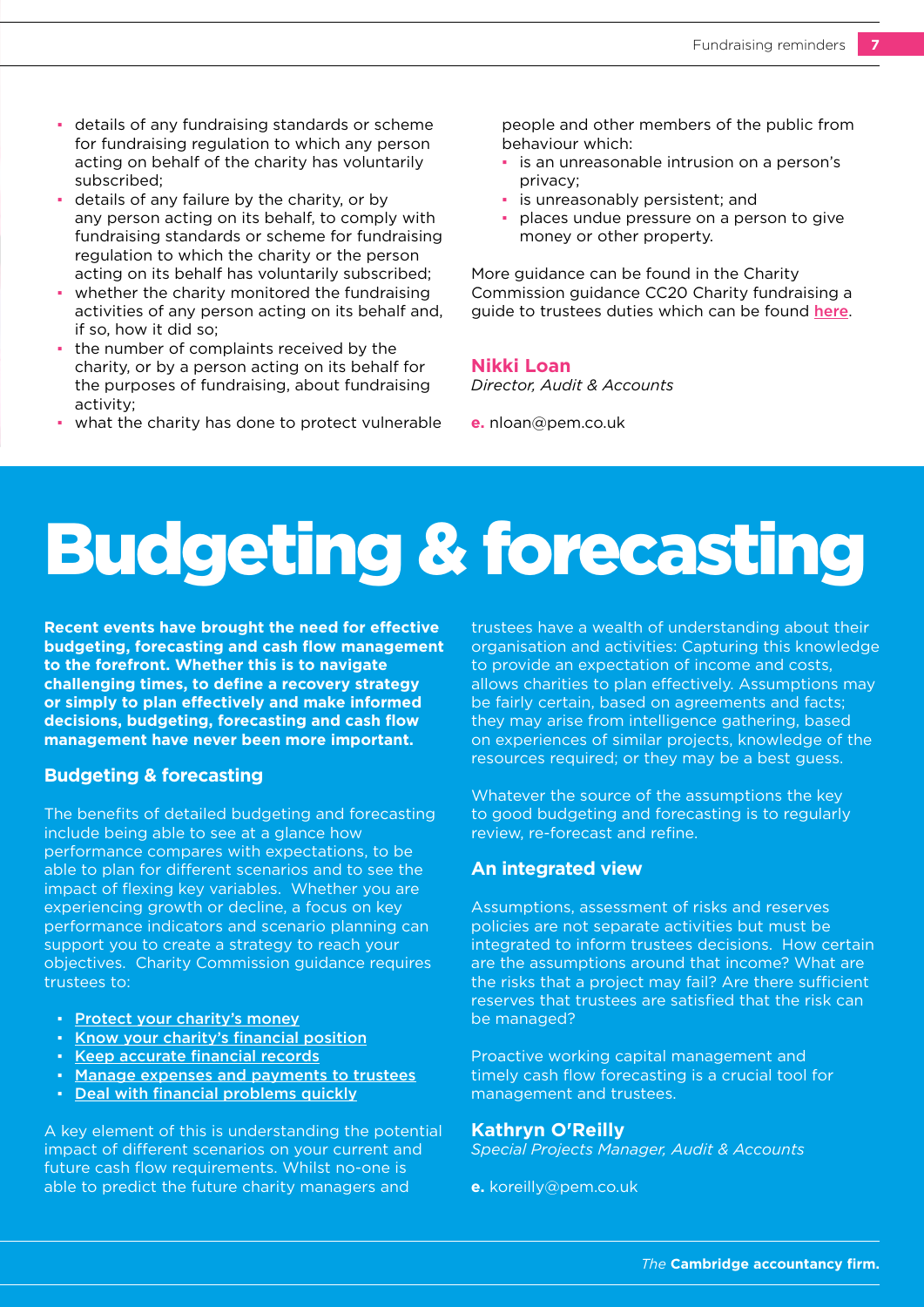# Charity **Commission** Investigations

**Last week, the Charity Commission released its inquiry decision on Keeping Kids Company ("Kids Company"), finding mismanagement in the administration of the charity.** 

The official report found that the charity had operated a high risk business model with heavy dependence on grants and donations, recent rapid expansion had resulted in failure to pay HMRC, staff and other creditors in a timely manner, and low reserves. Expenditure had increased without securing sufficient income and a higher level of reserves would have allowed the charity to avoid liquidation, or to merge with another organisation.

The report concluded that the trustees were aware of the risky business model that they were operating under and recognised the need to make changes but should have taken action sooner by building up reserves, clearing debts, improving the cashflow position and controlling the rate at which it was expanding.

Record-keeping was found to be below par, with some documents having been destroyed when the charity collapsed and some records potentially never having existed in the first place. Without these records the Commission said that there was inadequate evidence to be satisfied that significant expenditure on a small number of beneficiaries was justifiable.

The Commission inquiry was opened in 2015 and it has been a lengthy process to reach conclusion. The charity was removed from the register of charities on 13 May 2021. Although the Commission acknowledges that the Kids Company situation was unusual, it identifies some lessons for the wider public:

- **Effective board leadership A permanent** leadership role in a charity is rarely in the best interest of a charity and no charity should be defined by a single individual.
- Managing risk associated with innovative approaches – Public benefit can be delivered in many varied ways, but any new and innovative approaches need to be balanced against an assessment of the risks.
- Planning reserves There is no "one size fits all" situation, but all charities should maintain a reserves policy and review their finances accordingly.
- Managing growth Charities need to make sure that they have the infrastructure, governance and resources needed to support planned growth.

The full report is available [here](https://www.gov.uk/government/publications/charity-inquiry-keeping-kids-company/charity-inquiry-keeping-kids-company).

Last week another high profile charity was again in the spotlight as news outlets reported that the Charity Commission is about to open an inquiry into the Captain Tom Foundation, citing concerns surrounding its governance, including conflicts of interest. As yet no inquiry has formally been opened therefore at this stage it cannot be said that any wrongdoing has taken place. We will follow up on this matter in due course.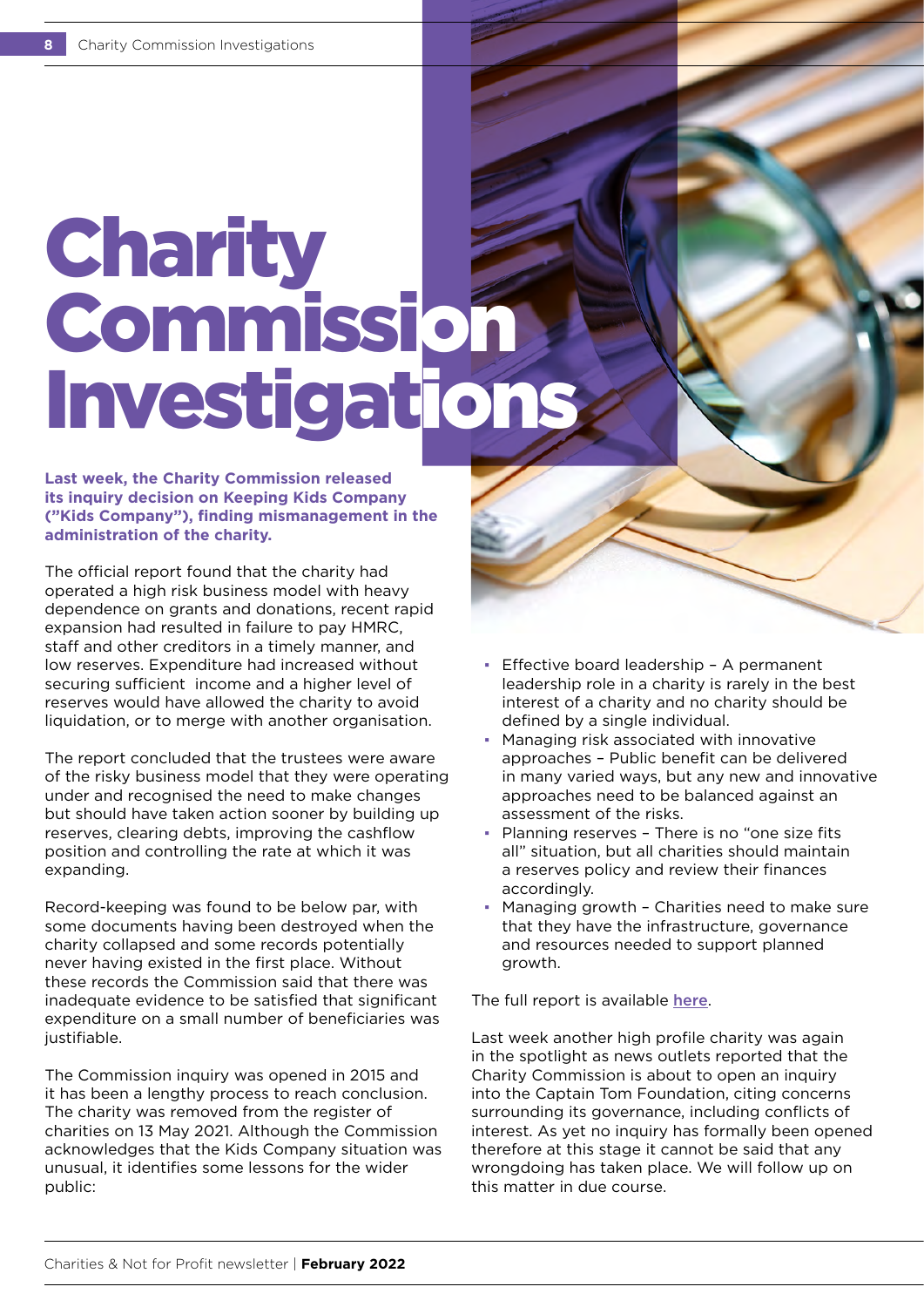*The* **Cambridge accountancy firm.**



Jayne Rowe jrowe@pem.co.uk



Judith Pederzolli jpederzolli@pem.co.uk



Nikki Loan nloan@pem.co.uk



Caroline Fagence cfagence@pem.co.uk



Kelly Bretherick kbretherick@pem.co.uk



Michael Hewett mhewett@pem.co.uk



Kate Millard cmillard@pem.co.uk



Gemma Baratte gbaratte@pem.co.uk